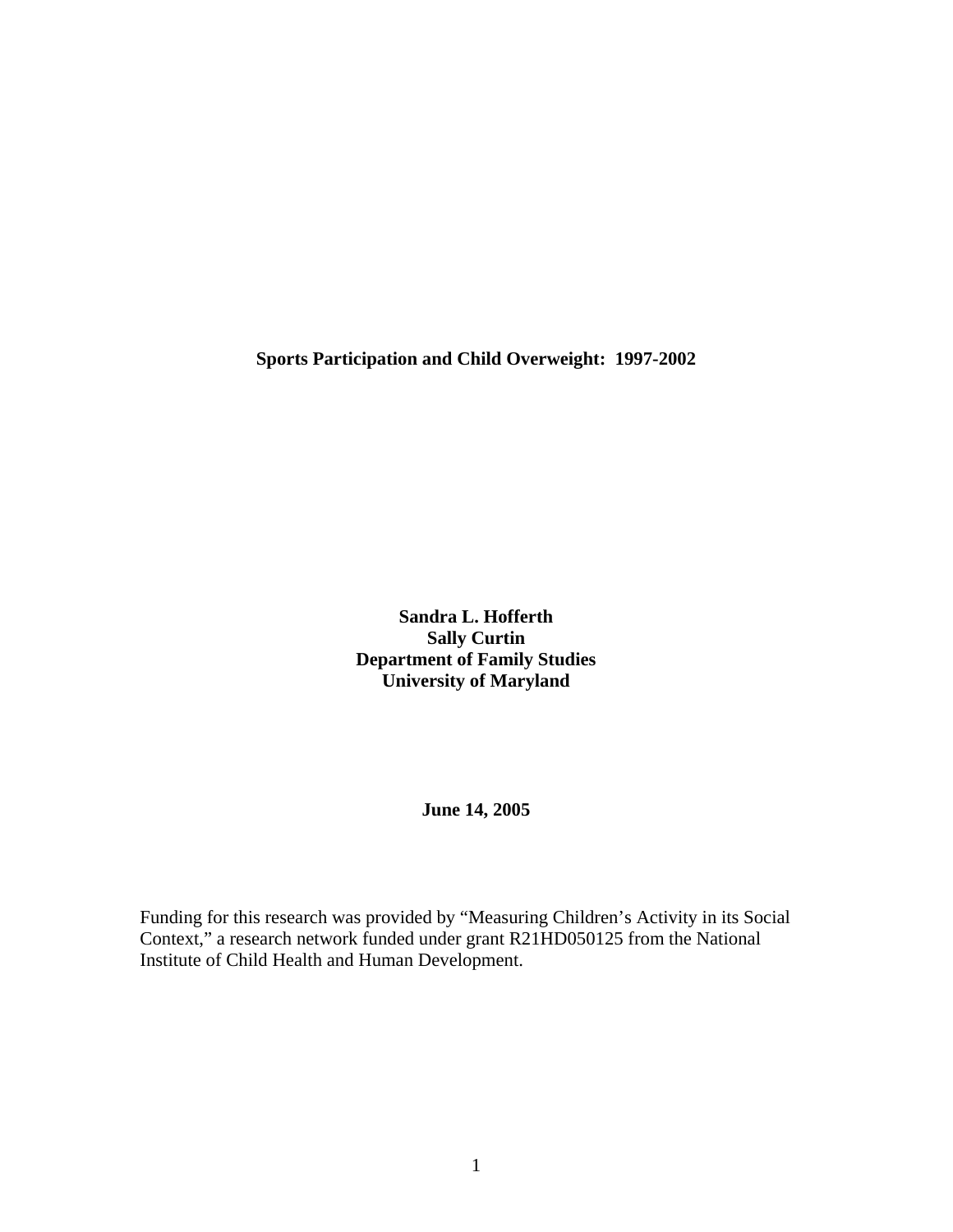#### **Introduction**

Child obesity has become an increasingly important public health issue as the percent of children who are overweight has tripled from 30 years ago (Ogden, Flegan, Carroll & Johnson, 2002). While the causes of the marked increase are not fully understood, it is obvious that a higher percentage of American children are consuming more energy (calories) than they need given their current amount of physical exertion. Frequently cited as one of the causes of increased childhood obesity is the broad shift over the last 30 years to more sedentary leisure activities (Popkin, 2001). These include television viewing, playing video games, and using the computer. In addition to a more sedentary lifestyle, the diets of today's children consist of more fast and convenience foods and larger portion sizes, resulting in greater overall energy intake (Harnack, Jeffrey & Boutelle, 2000).

Much of the literature has focused on the increase in children's sedentary activities, particularly television viewing. Overweight children tend to watch more television than their normal weight counterparts, according to many of the studies (Anderson, Crespo & Bartless, 1998; Jeffrey & French, 1998; Wake, Hesketh & Waters, 2003; Janz, et al., 2002; Lowry, Wechsler & Galuska, 2002; Tucker & Bagwell, 1991; Crawford, Jeffrey RW & French SA, 1999; Dietz & Gortmaker, 1985). It is unclear, however, whether increased TV viewing contributes to child overweight or whether overweight children just prefer to watch more television.

Fewer studies have examined aspects of children's physical activity and their relation to child overweight. Sports participation is one extracurricular activity in which children are physically active for sustained periods of time. In general, sports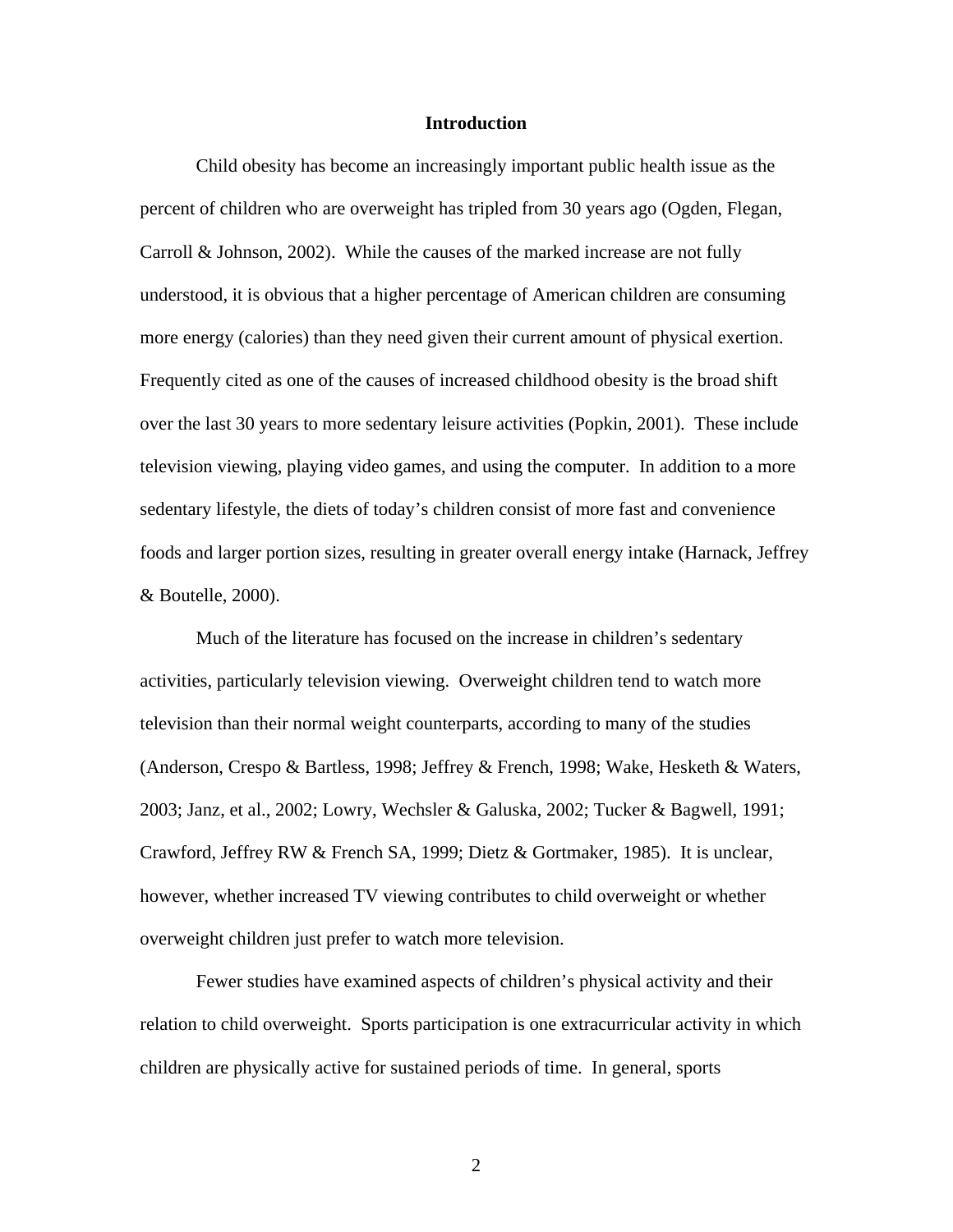participation is a positive experience for children and is associated with higher grades in high school and a greater likelihood of completing schooling and attending college later on (Eccles & Barber, 1999). These benefits are particularly strong for low achieving male athletes from blue-collar backgrounds (Eccles & Barber, 1999; Mahoney & Cairns, 1997; Mahoney, 2000). These children also enjoy better health in adulthood such as lower adult obesity and are more physically active as an adult (Alfano, Klesges, Murray, Beech  $\&$  McClanahan, 2002). As with television viewing, most studies are not able to distinguish whether sports participation is selective for those children who would have done better in adulthood anyway, or whether sports participation actually contributes to the more favorable outcomes for these children. Only a longitudinal analysis that examines changes in children's sports participation and their health can establish whether a causal relationship exists.

Using information from the 1997 Child Development Supplement and its 2002 follow-up, this study will examine whether participation in sports has a protective effect against child overweight as children enter their adolescent and teenaged years. Are children who participate in sports in middle childhood less likely to become overweight as they grow older compared with children who never participated in sports or stop participating as they get older? Using multivariate analysis, data on children 6-12 years in the 1997 CDS are combined with follow-up data in the 2002 CDS to examine this question. Also included in the analysis is health information on the parents of the child from the 1999 PSID.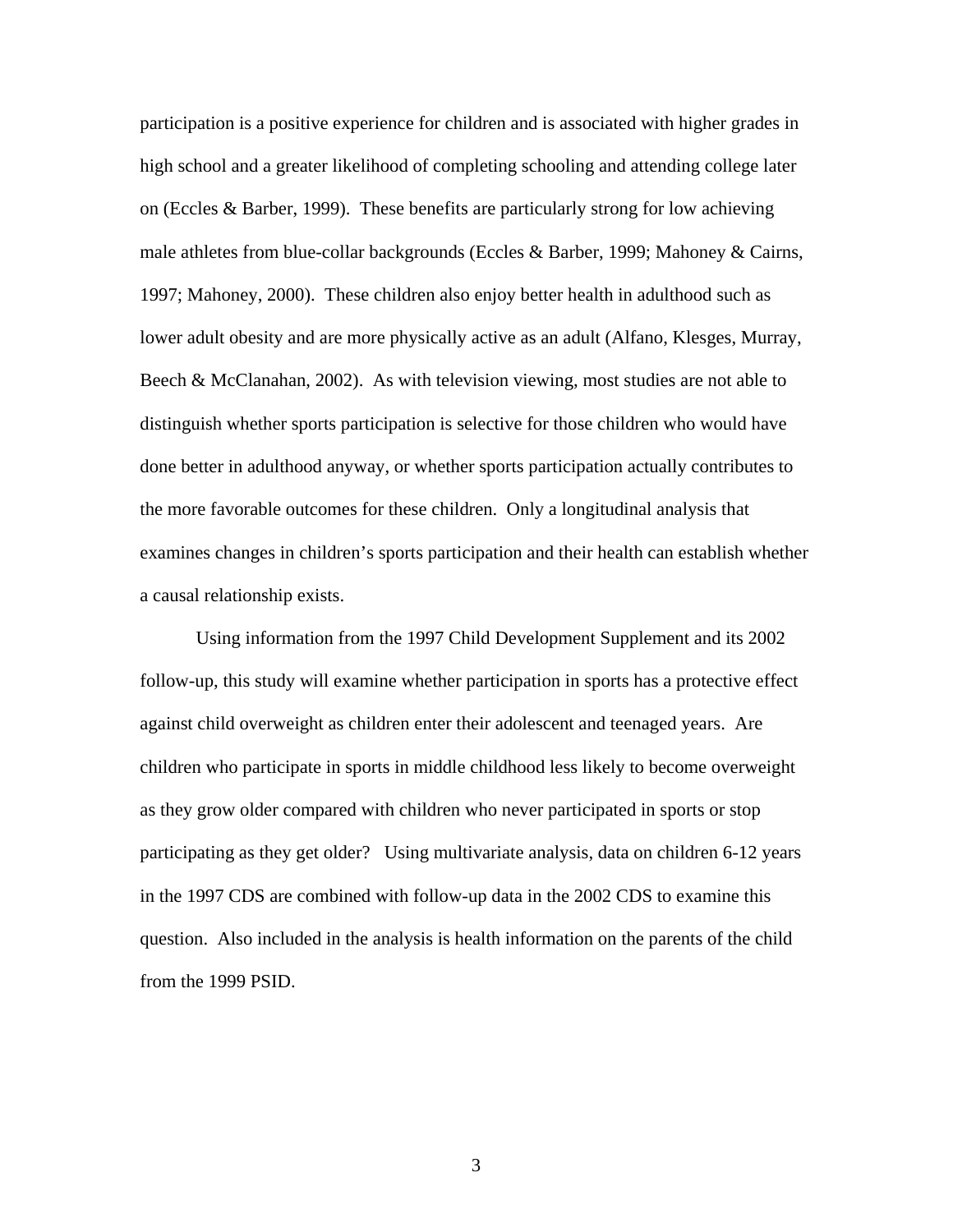### **Background and Theoretical Considerations**

We first examine individual, family, and community factors associated with children's sports participation. We then discuss how these and other factors are linked to overweight and BMI.

### **Factors Influencing Children's Sports Participation**

Whether children are likely to participate in sports is linked to physical development and gender (Sallis, Prochaska & Taylor, 2000). First of all, there is typically a decline in physical activity as children move from middle childhood into adolescence. This may result both from increased barriers to physical activity and the increased alternatives available as children mature. One study found that between ages 9- 10 and 18-19, girls' activity levels measured by an activity diary dropped 35% (Kimm, et al., 2000). In a focus group of adolescent boys, the competing demands of homework, part time jobs, relationship and family responsibilities were listed as barriers to physical activity (Allison, et al., 2005). We expect sports participation to decline as a natural result of this activity decline and as a result of increasing specialization and selectivity of sports participation by skill as children grow older. Thus activity levels will be associated with age. Second, although participation of girls has risen dramatically as a result of Title IX legislation equalizing cross-gender opportunities in sports in high school, boys are typically more likely than girls to participate in sports (Hofferth  $\&$ Sandberg, 2001) and spend more time playing sports. Gender may be a key factor affecting the link between sports and obesity.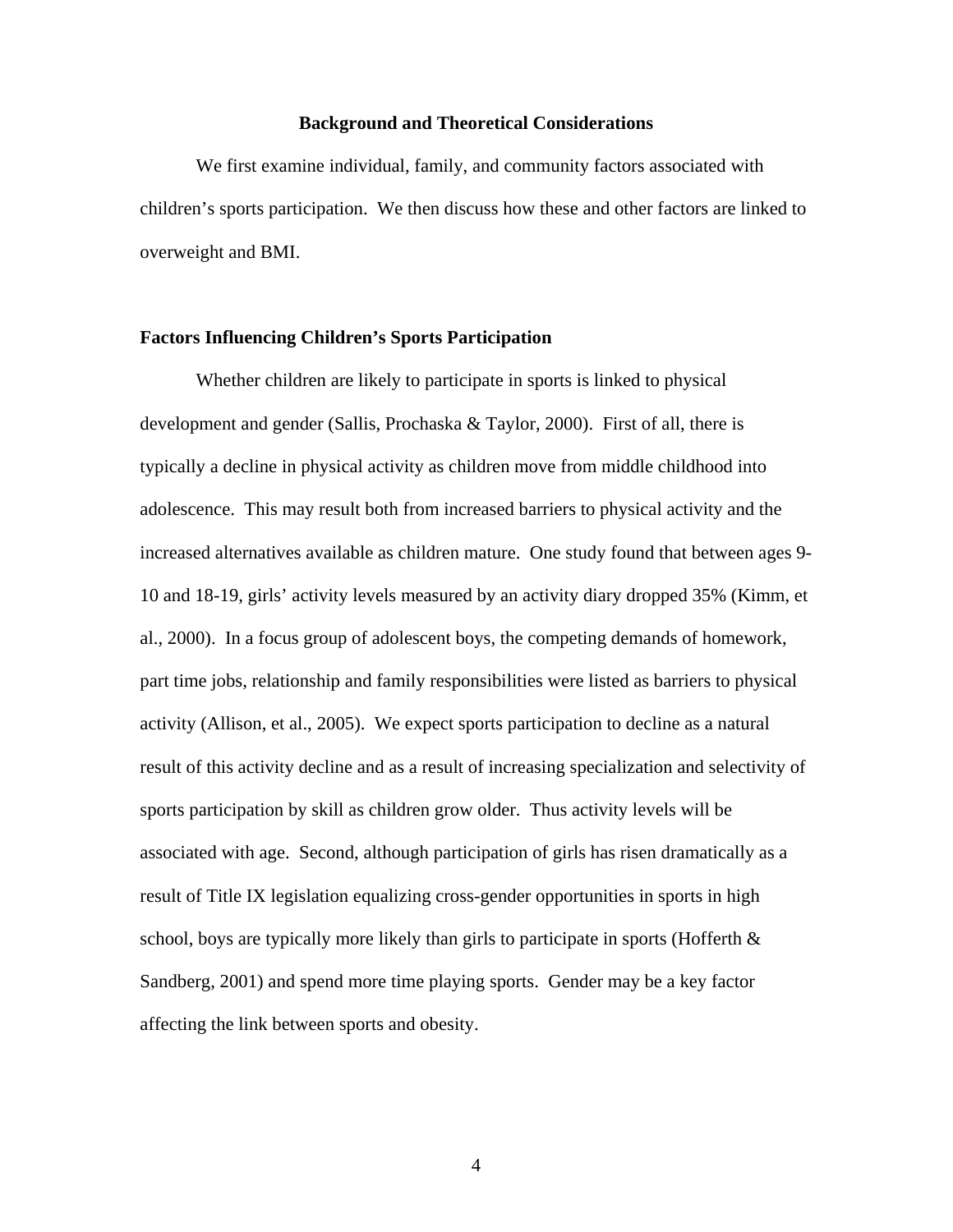Parents play an important role in children's involvement in organized sports. It is argued that children's activity patterns and preferences are shaped within the context of the family. Thus, we expect that children living in a family in which the mother is highly active herself are more likely to develop a preference for being active and more likely to be involved in sports. However, one study found that fathers' (not mothers') explicit modeling of activity was linked to the child's physical activity. Because of the time and expense of extracurricular activities, parents must be involved. Parents can facilitate children's participation by supporting their children's activities financially, by providing transportation, and by accommodating their schedules within the family. A study that examined the physical activity of 9-year old girls found that the girls were more likely to be highly active if at least one of their parents was supportive and even more so if both were (Davison, Cutting  $\&$  Birch, 2003). It is likely that education is linked to a preference for greater physical activity. Environmental factors such as the safety of the neighborhood as well as the availability of playgrounds, community centers, and playground programs can serve as barriers or facilitators of physical activity (Davison & Birch, 2001). Insofar as parental education affects neighborhood choice, it is likely to be linked to the quality of the local environment for facilitating physical activity.

#### **Physical Activity and Child Overweight**

Research clearly shows that physical activity and exercise are associated with lower likelihood of being overweight and with decreased BMI (Goran, Reynolds  $\&$ Lindquist, 1999; U.S. Department of Health and Human Services, 1996). However, few studies have examined this relationship over time. In the cross-section it is impossible to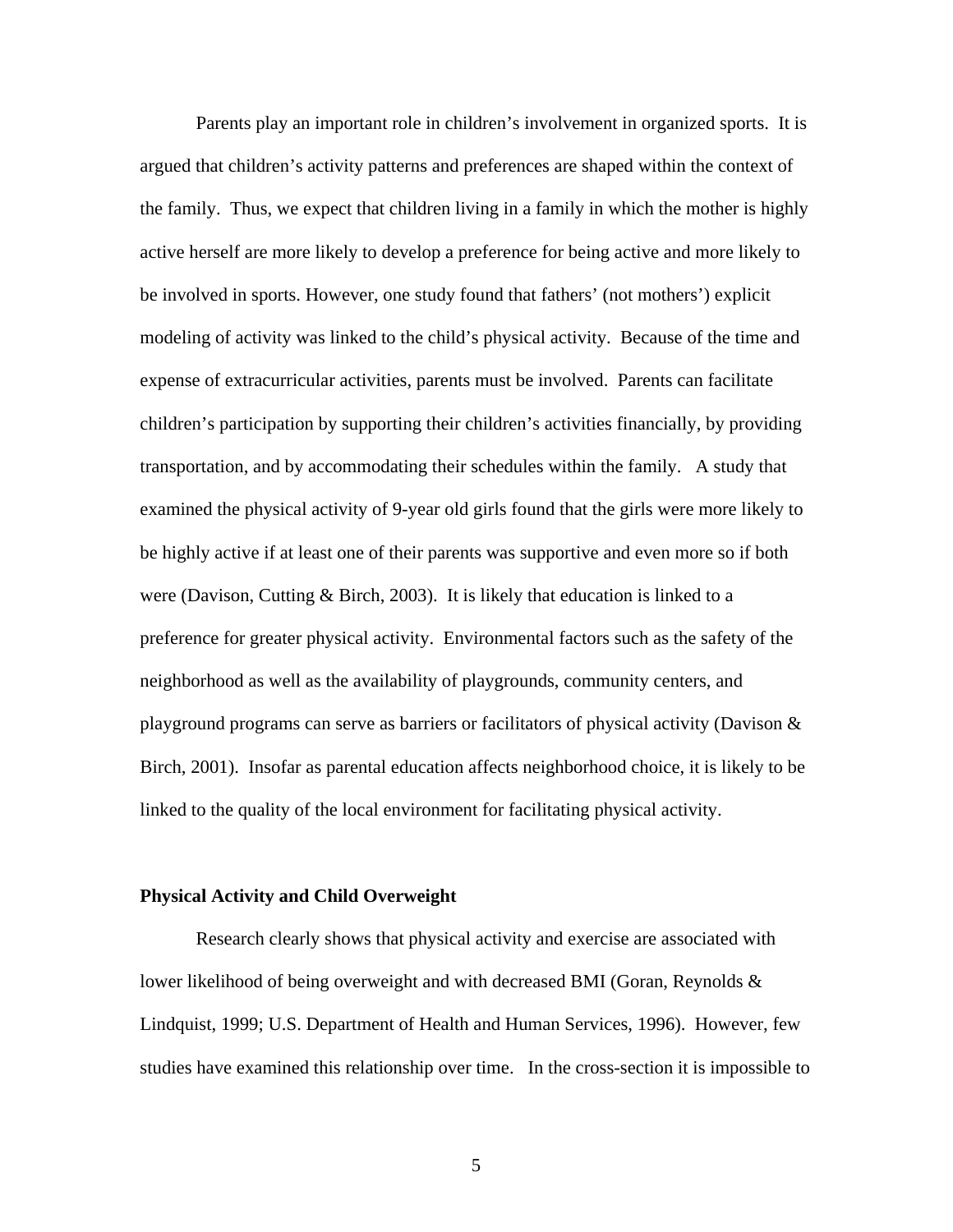identify which comes first, exercise or overweight. Over time children who become overweight will find it more difficult and uncomfortable to exercise, regardless of how they became overweight in the first place, and this will reinforce lower activity. The present study examines overweight and BMI status for adolescents who were interviewed six years earlier. It controls for earlier weight status; thus examines change in overweight status and BMI as a function of change in exercise and other factors.

#### **Other Contextual Conditions and Child Overweight**

Other changes may occur over time that would lead to increased overweight. It has been suggested that stressful events may lead to overeating or to less time for exercise and, therefore, to weight gain. For example, the stresses and strains occasioned by marital dissolution or by a remarriage of the mother might lead to children gaining weight. Adding a new brother or sister may also be stressful and contribute to children gaining weight. Having a mother with a high level of education is likely to be protective and to reduce the chance of gaining weight, as better-educated parents are likely to monitor children's eating and exercise habits more closely than less-educated parents. In addition, they are likely to live in a better environment for physical activity.

### **Methods**

#### **The 1997 Child Development Supplement to the Panel Study of Income Dynamics**

The study sample was drawn from the 1997 *Child Development Supplement* (CDS) to the *Panel Study of Income Dynamics* (PSID), a 30-year longitudinal survey of a representative sample of U.S. men, women, children, and the families in which they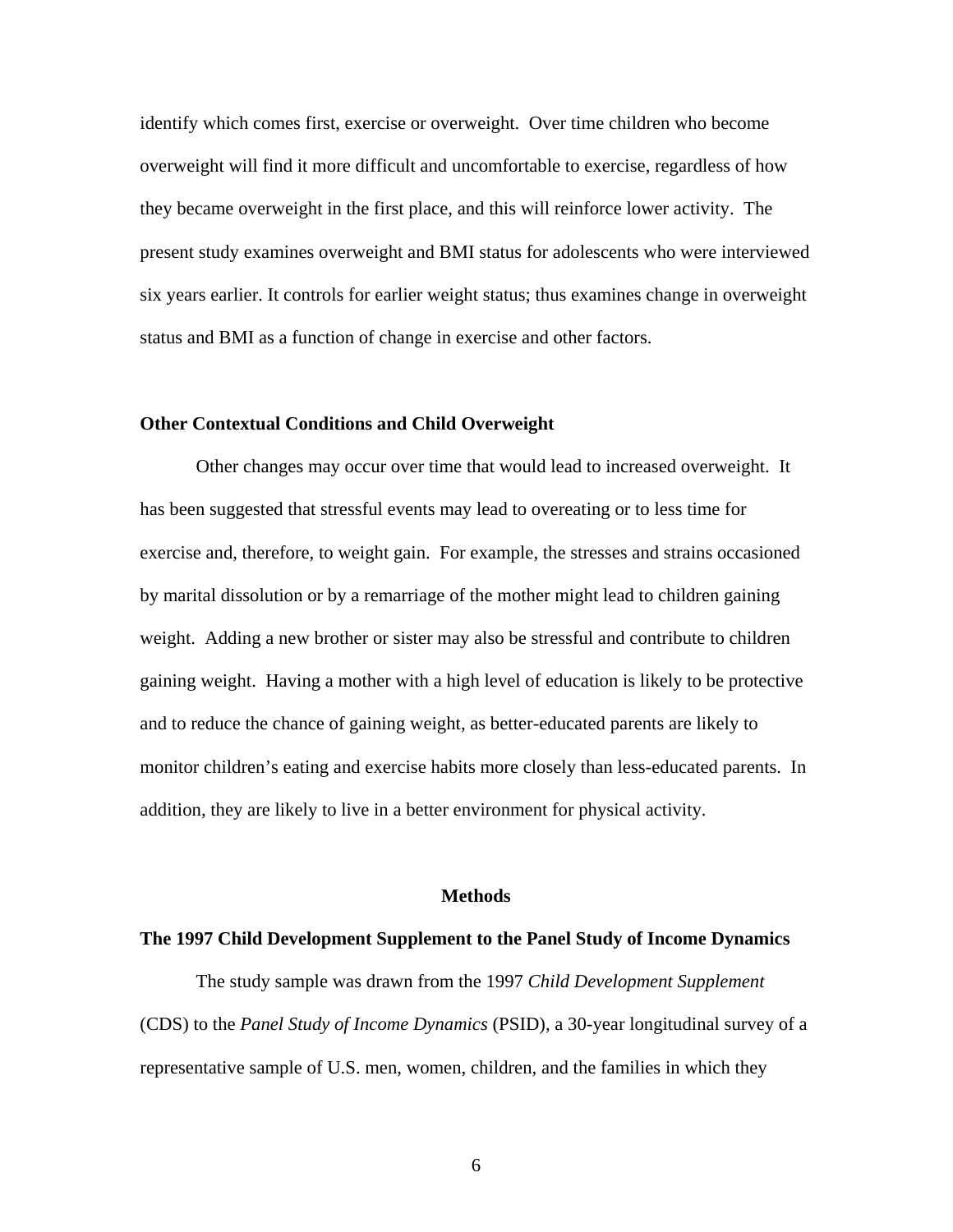reside. In 1997, the PSID added a refresher sample of immigrants to the United States so that the sample represents the U.S. population in 1997. When weights are used, the PSID has been found to be representative of U.S. individuals and their families (Fitzgerald, Gottschalk & Moffitt, 1998a).

With funding from the National Institute of Child Health and Human Development (NICHD), data were collected in 1997 on up to two randomly selected 0 to 12-year-old children of PSID respondents both from the primary caregivers and from the children themselves. The CDS survey period began in March 1997 and ended in December 1997 with a break from mid-June through August; thus the study took place only during the school year. Interviews were completed with 2,380 child households containing 3,563 children. The response rate was 88 percent. Post-stratification weights based upon the 1997 Current Population Survey were used to make the data nationally representative. Sample characteristics reflect the characteristics of the population of children under age 13 in the United States in 1997. The sample used in this study consists of boys and girls between 6 and 12 years of age, from first grade through about grade 6 or 7, and who have a mother in the household.

#### **The 2002 Child Development Supplement to the Panel Study of Income Dynamics**

In 2002, the participants of the 1997 Child Development Supplement were contacted again and another supplement was administered. The response rate to the follow-up survey was 91%. In this study we included those children who participated in both the 1997 and 2002 Supplements and who were 6 years or older in 1997. In 2002 they ranged from 10.8 to 19 years of age. The interviewing period also occurred during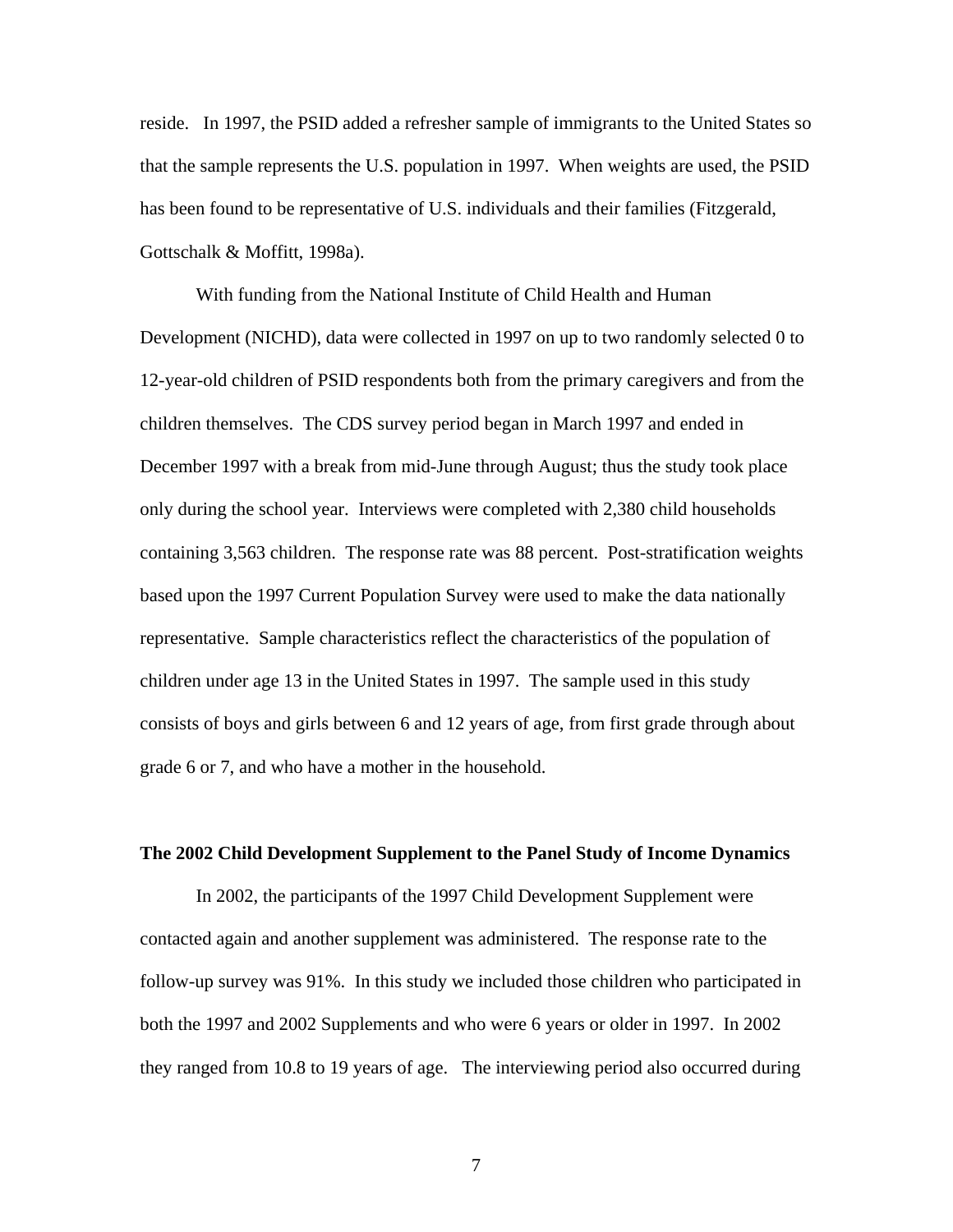the school year. It began in October 2002 and extended through June 2003. A total of 978 children were eligible and 771 children with data present on all analytic variables were included in the present analysis.

#### **Child Overweight Status**

In 1997 the CDS asked primary caregivers to report their child's current weight. If they did not know their child's weight, they were asked to provide an estimate and they were then asked when the child was last weighed. The interviewer measured the child's height. This information was used to compute a body mass index (BMI), calculated as weight in kilograms divided by the square of height in meters. Children whose BMIs were at or above the 95<sup>th</sup> percentile for their age and sex, according to the Centers for Disease Control and Prevention's (CDC) Year 2000 growth charts, were classified as overweight (Kuczmarski, Ogden & Guo, 2002). In 2002, the CDS computed the child's BMI based on measured height and weight. The determination of child overweight was the same as in 1997. Because we use a strict definition of overweight, we also examine BMI as a continuous indicator of overweight.

#### **Children's Sports Participation**

The 1997 and 2002 Child Development Supplements collected a complete time diary for one weekday and one weekend day for 79 percent (2,818) of the 3,563 sample children aged 0 to 12. Comparisons between children who provided a diary and those who did not showed no significant differences on demographic characteristics. The time diary, which was interviewer-administered either to the parent or to the parent and child,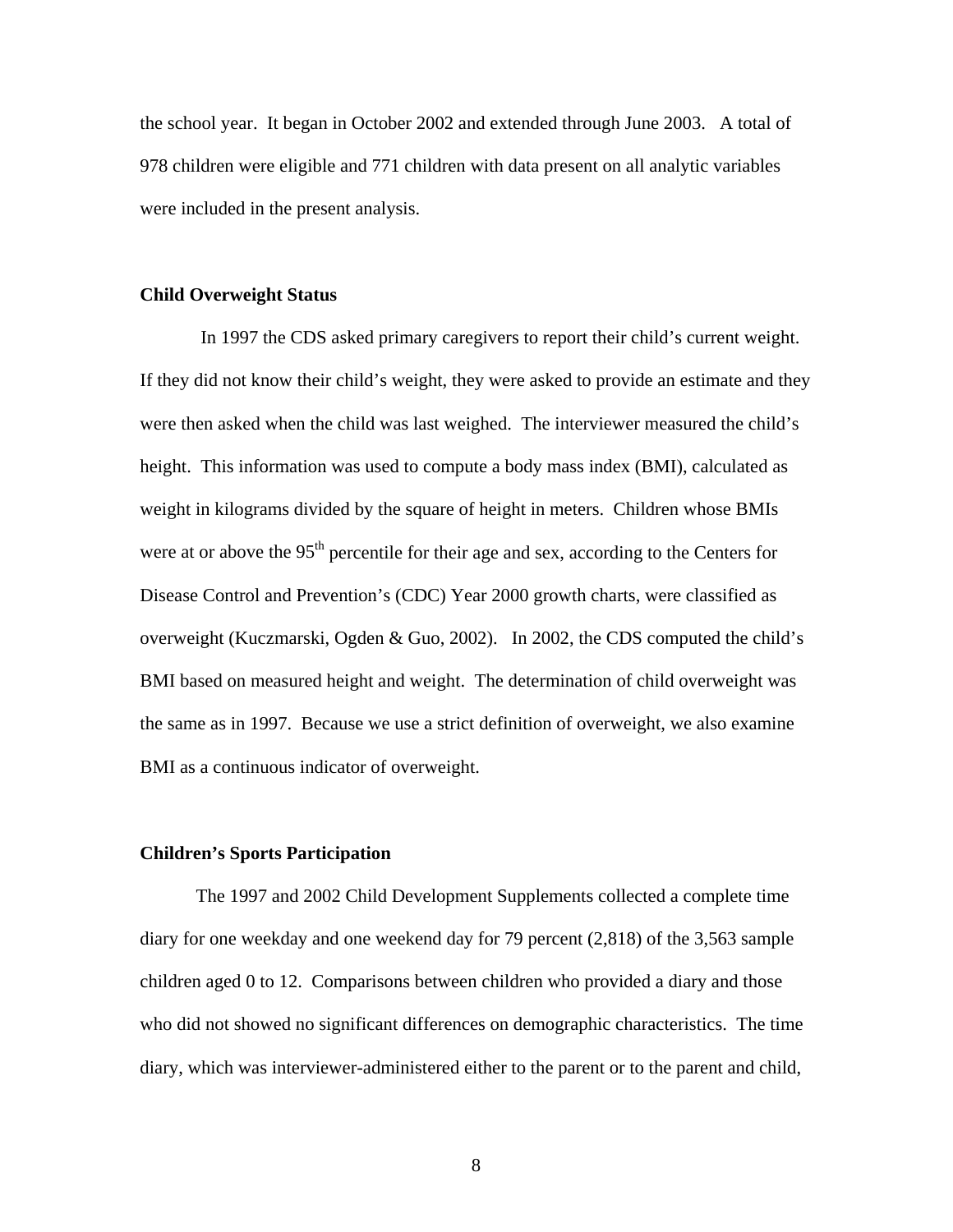asked questions about the child's flow of activities over a 24-hour period beginning at midnight of the randomly designated day. These questions ask the primary activity that was going on at that time, when it began and ended, and whether any other activity was taking place. Children's activities were first assigned to one of 10 general activity categories (e.g., sports and active leisure) and then coded into 3-digit subcategories (e.g., playing soccer). Coding was conducted by professional coders employed by the data collection organization; the level of reliability exceeded 90 percent. Time spent traveling for the purpose of engaging in a specific activity was included in that category.

 Time diary data in 1997 and 2002 were used to determine participation in sports on either the weekday or weekend day of the time diary. Sports participation included both organized and unorganized sports, as well as team and individual sports. Examples of traditional team sports that are included are football, basketball, baseball, volleyball, hockey, soccer, and field hockey. The children could have been attending practices or playing in organized games or they could have been playing "pick up" games in their neighborhood. Individual sports such as golf, tennis, racketball, and squash are also included. Sports such as winter sports (skiing, sledding, snow boarding), participation in the martial arts, playing frisbee, and bowling are also included. Some activities that are usually thought of as exercise, such as running, weight lifting, and bicycling, were also considered to be sports in this analysis. For a complete, exhaustive list of all the activities considered to be sports in this analysis contact the authors.

If any time was attributed to any of the codes corresponding to either team or individual sports on either the time diary weekday or weekend day then the child was considered to have participated in sports regardless of the amount of time. We coded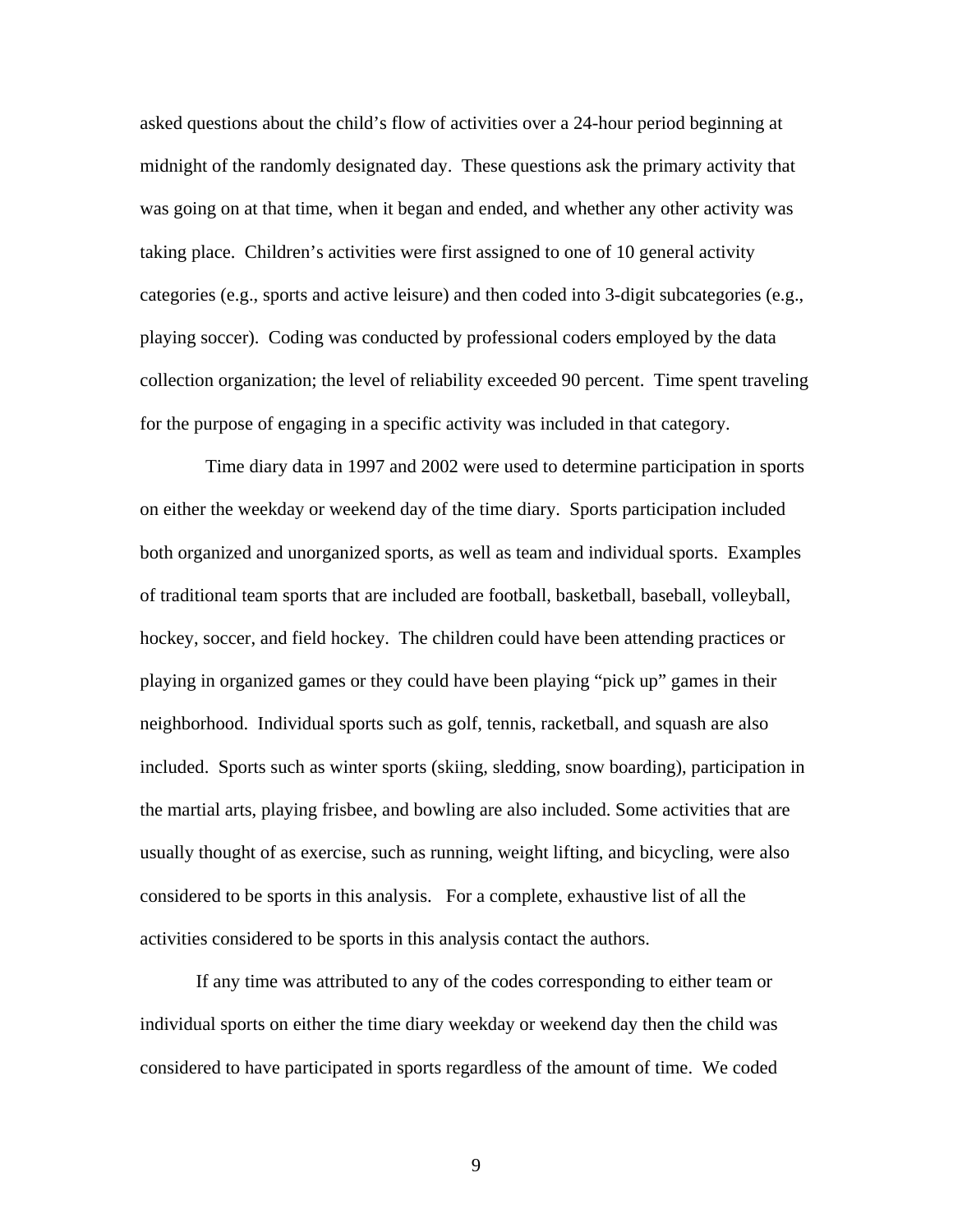four categories of sports participation: No sports in 1997 or 2002, sports participation in 1997 and 2002, sports in 1997/no sports in 2002 (the child ceased to participate), and no sports in 1997/ sports in 2002 (the child started participating).

# **Measurement of the Demographic Variables**

Data from the 1997 CDS, the 1997 PSID, the 1999 PSID, the 2001 PSID, and the 2002 CDS were combined to analyze the impact of sports participation on child overweight. Following is a description of the each of the variables used in the analysis.

*Race/ethnicity.* Race/ethnicity were combined into a single set of categories: nonHispanic white and other, nonHispanic Black, and Hispanic.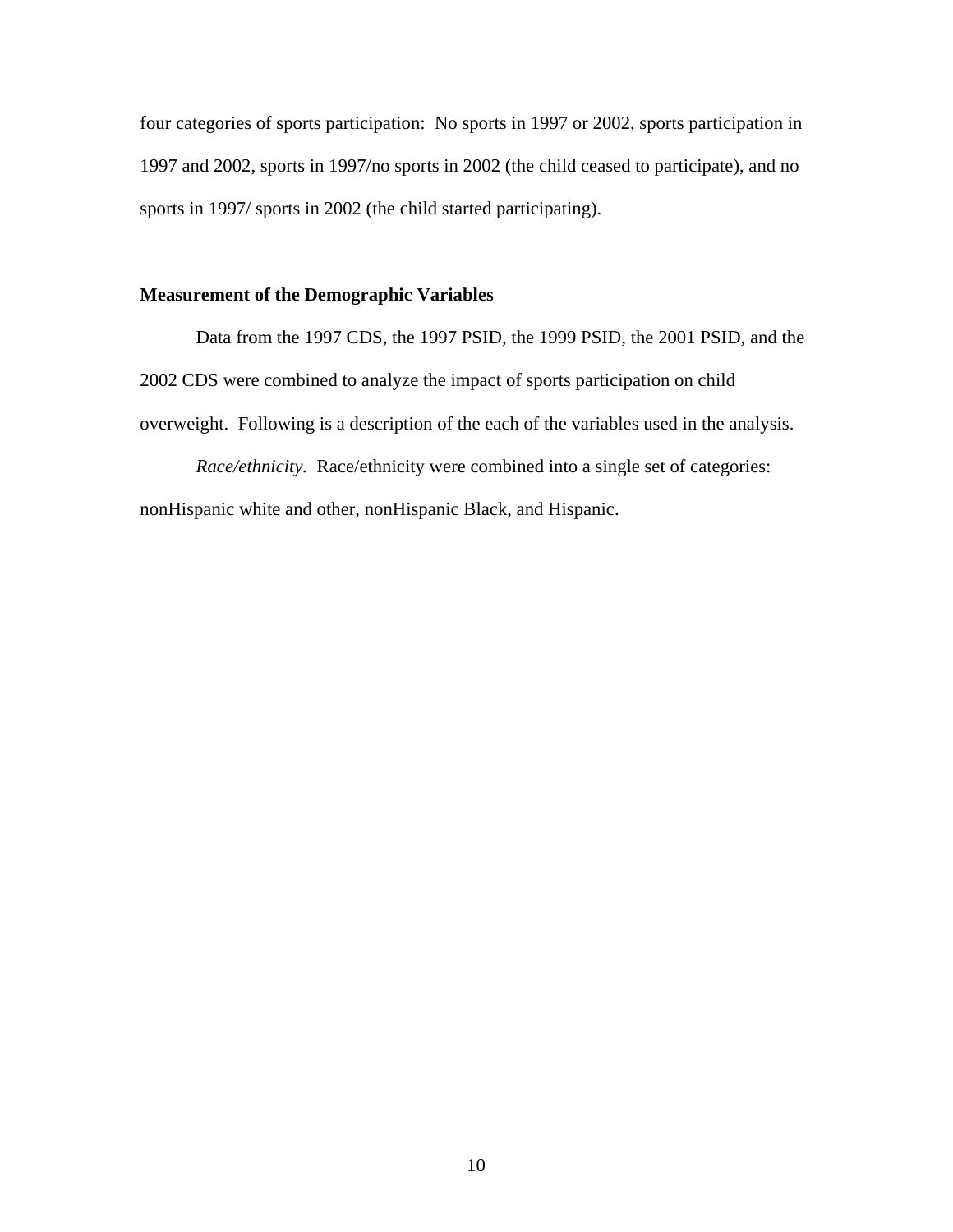*Maternal education.* The mother's completed years of education were drawn from the 2001 PSID. The values ranged from 0 to 17. A high school graduate had 12 completed years of schooling, a college graduate had completed 16 years, and any mother with a year or more of graduate work was top-coded at 17. Although some mothers may have completed additional schooling, this was unlikely given that their children were adolescents.

*Family structure.* The child's family structure was derived from the 1997 and 2001 PSID Child Development Supplements and compared across the two years. The following categories were coded: the child was in a two-parent family in both years, the child was in a one-parent family in both years, the child's family changed from a one to two-parent family (if the parent marries or remarries), or the child's family changed from a two to one-parent family (by divorce or death of the other parent).

*Family size.* The child's family size was also compared across 1997 and 2001. The family size is based on the number of children under 18 years of age in the family. We considered a large family to be any in which there were 3 or more children under 18 years of age and a small family to have fewer than 3 kids. The categories we coded were: small family in both 1997 and 2001, large family in both 1997 and 2001, small in 1997/large in 2001 (when children were added to the family), large in 1997/ small in 2001 (when children left the family).

# **Maternal Overweight, Obesity, and Physical Activity**

Detailed supplemental information on the parents' health status was included on the 1999 PSID. Because we did not want to drop single mother families, we focused only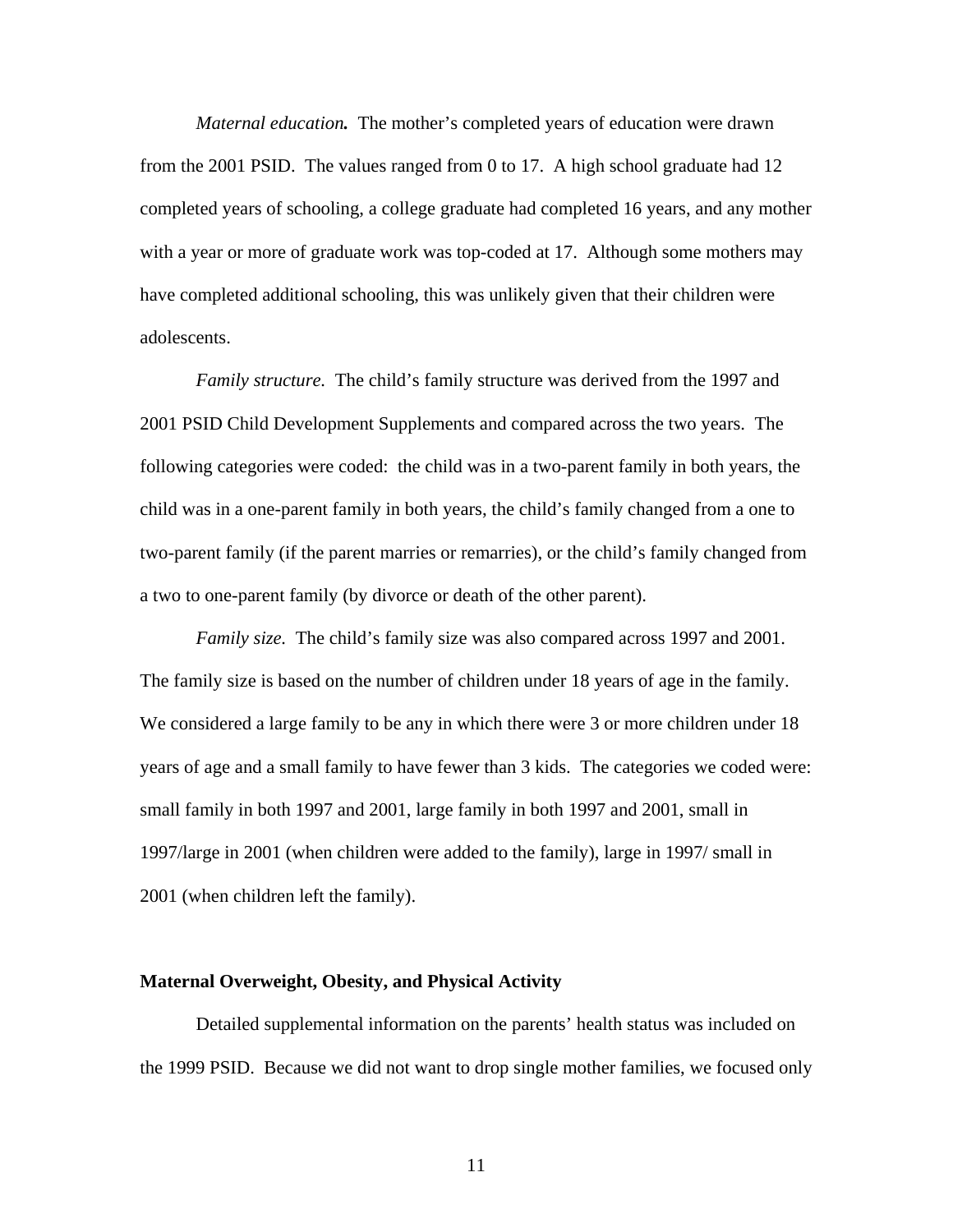upon mothers health. We extracted information on the mother's height and weight as well as the frequency of her heavy physical exercise. The mother's height and weight were reported by the mother and used to compute her BMI. The mother was classified as overweight if her BMI exceeded 25 but was less than 30 and she was classified as obese if her BMI exceeded 30. Heavy physical activity was defined as the number of times in a month that the parent engaged in activities such as running or heavy lifting.

#### **Analytic Methods**

Average BMI and the percent child overweight in 2002 were computed for selected variables. Logistic regression was used to control for other covariates to see whether sports participation had an independent effect on child overweight and BMI. Finally, separate models were computed for males and females.

### **Results**

### **Mean BMI and Percent Overweight**

The percent of children that were overweight in 2002 varied widely by the independent variables in the analysis. A striking difference was that only 11.5% of children who were normal weight in 1997 became overweight in 2002 compared with 46.0% of children who were overweight in 1997. In our sample, boys were more likely to be overweight than girls—21.0 versus 13.2%. About 27% of Non-hispanic black children were overweight, compared with 23.1% of Hispanic children and 15.3% of non-Hispanic white children. Children whose mothers had earned a college diploma were about half as likely to be overweight (9.2%) as children of mothers with less education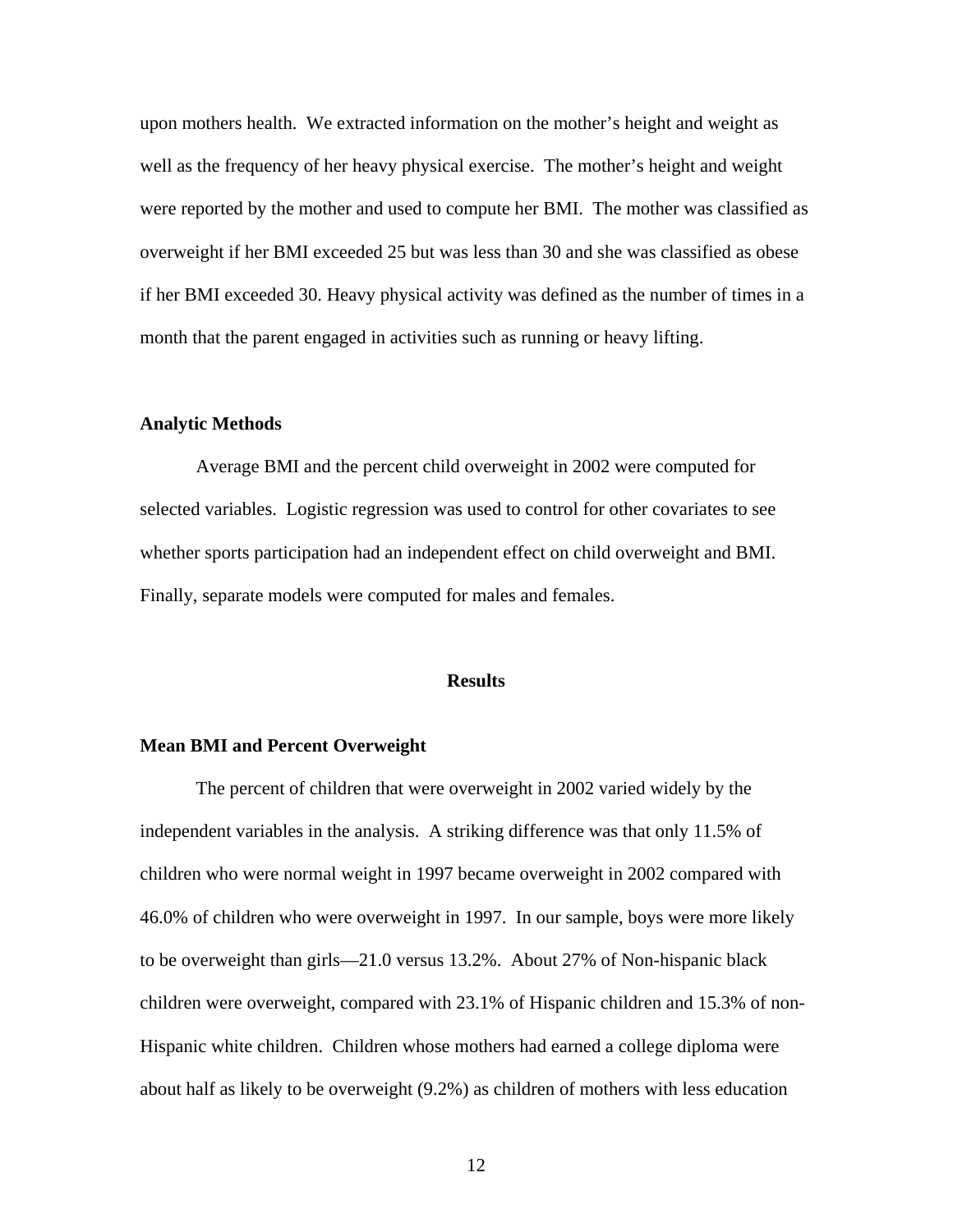(17.9-19.8%). Children in two-parent families in both 1997 and 2002 were least likely to be overweight (15.7%) while those in one-parent families in both years were most likely (21.2%). Children in families that reduced in size between 1997 and 2002 were most likely to be overweight (22.3%) while those in families that grew were least likely (5.0 percent%). Children with overweight mothers were somewhat more likely to be overweight than children with mothers that were normal weight (14.6 versus 10.5%), while children with obese mothers were much more likely to be overweight (36.1%). Children who did not participate in sports in either 1997 or 2002 were much more likely to be overweight (31.7%) than children who participated in one or both years (12.5- 16.2%). In general, the variations in the BMI across groups were consistent with the percent overweight.

(Table 1 about here)

#### **Multivariate analysis**

Table 2 shows the results of the logistic regression. Being overweight in 1997 was strongly associated with overweight in 2002. Children were more than six times as likely to be overweight in 2002 if they were overweight in 1997 (odds ratio  $= 6.62$ ) and four times more likely to be overweight if their mothers were obese (odds ratio  $= 4.51$ ). Boys were 74% more likely to be overweight than girls (odds ratio  $= 1.74$ ). Children in families that become larger over the period, from fewer than 3 children in the family to 3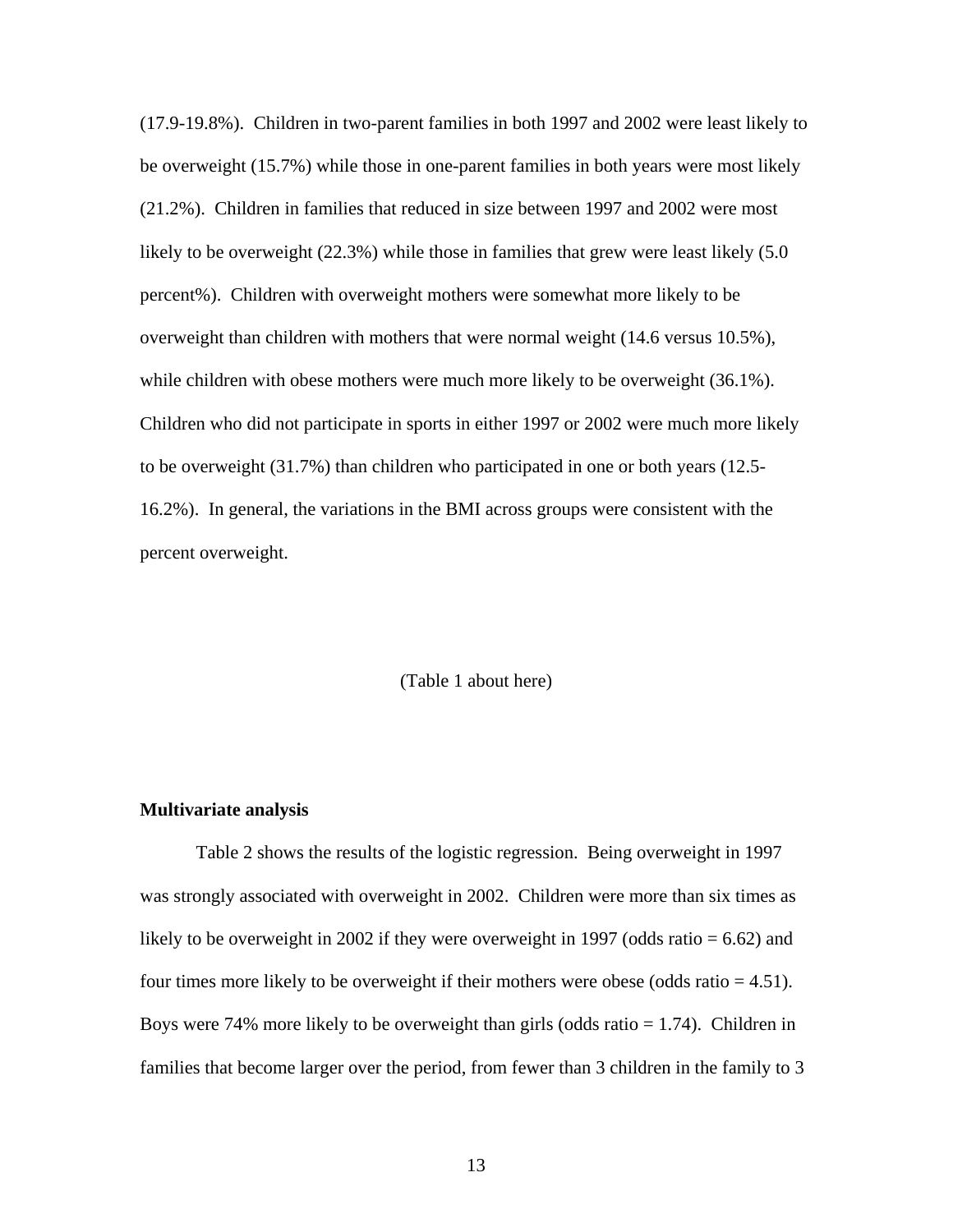or more, were less likely to be overweight in 2002 (odds ratio = .22). Although children in families where the mother was highly active were less likely to be overweight, that coefficient was not statistically significant. Children who participated in sports were significantly less likely to be overweight than children who did not regardless of the year in which the participation took place. Compared with children who did not participate in sports either year, the odds ratios were as follows: children who participated in both years (0.29), children who participated in 2002 only (.23), and children who participated in 1997 only (.27).

# (Table 2 about here)

# **Gender Differences**

Because of the differences between boys and girls in sports participation and physical activity as they age, we also examined the predictors of child overweight in 2002 separately for boys and girls. Here we see that for both boys and girls, their own overweight status in 1997 is strongly linked to child overweight in 2002. However, most striking is the contribution of maternal weight. Boys of obese mothers are three times as likely as children of non-obese mothers to be overweight in 2002; however, girls of obese mothers are 10 times as likely to be overweight in 2002 as those of mothers who are not obese. In addition, we see that the relationship between sports participation and overweight holds for girls and not for boys. Apparently boys are active enough without sports participation. Girls who are active in sports through their middle childhood and adolescent years are significantly less likely to become overweight than those who are never active. In addition, non-Hispanic black girls are significantly more likely to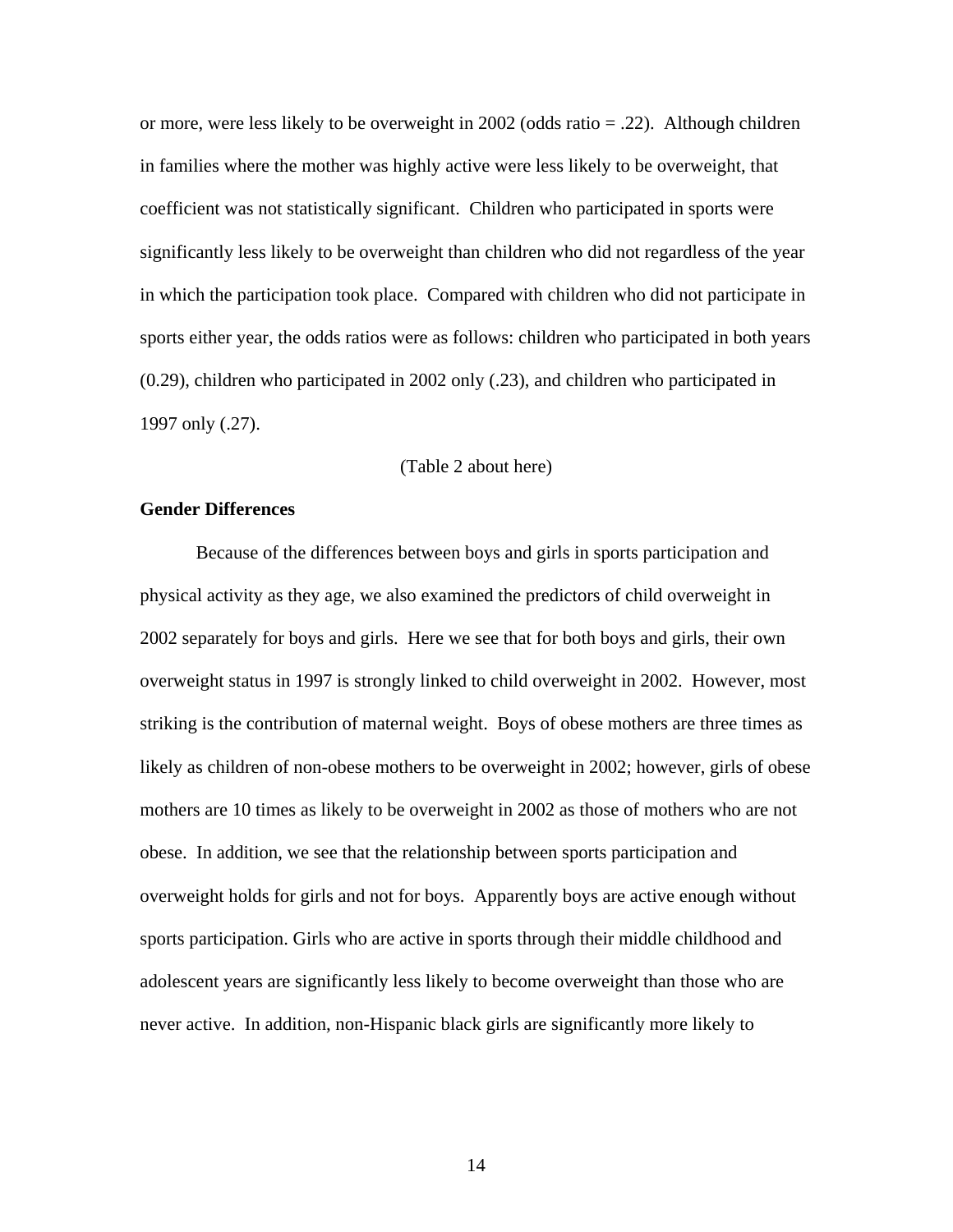become overweight by their adolescent years than are other race/ethnic groups. There is not such association for boys.

# **(Table 3 about here)**

# **Discussion**

This study shows that there is an undeniable association between sports participation and child overweight, even when other important factors are considered. Children who participated in sports in 2002, whether they were continuing from 1997 or just beginning in 2002, were about 80 percent less likely to be overweight than their counterparts who never participated. What is even more striking is that the 34 percent of the children in the study who participated when they were younger but had quit by the time they were 12-18 were still significantly less likely to be overweight than their counterparts who never participated. This is evidence for a protective effect of both current sports participation on child overweight but also of *former* participation. Part of the protection may be because participation helped protect the children when they were younger, but we also controlled for former overweight status. The analyses conducted separately for boys and girls show that the protective effect is strongest for girls. The effect for boys is negative but not statistically significant. In addition, we see the very strong effect that living with an obese mother has on both girls and boys, but it is especially harmful for girls.

The results show that sports participation in the middle childhood and adolescent years is protective of girls' health as measured by proportion overweight. The results also show the very strong influence of the home environment, in particular maternal obesity. Future research needs to examine the influence of paternal overweight and physical activity as well as the influence of cultural and environmental differences on child and adolescent obesity.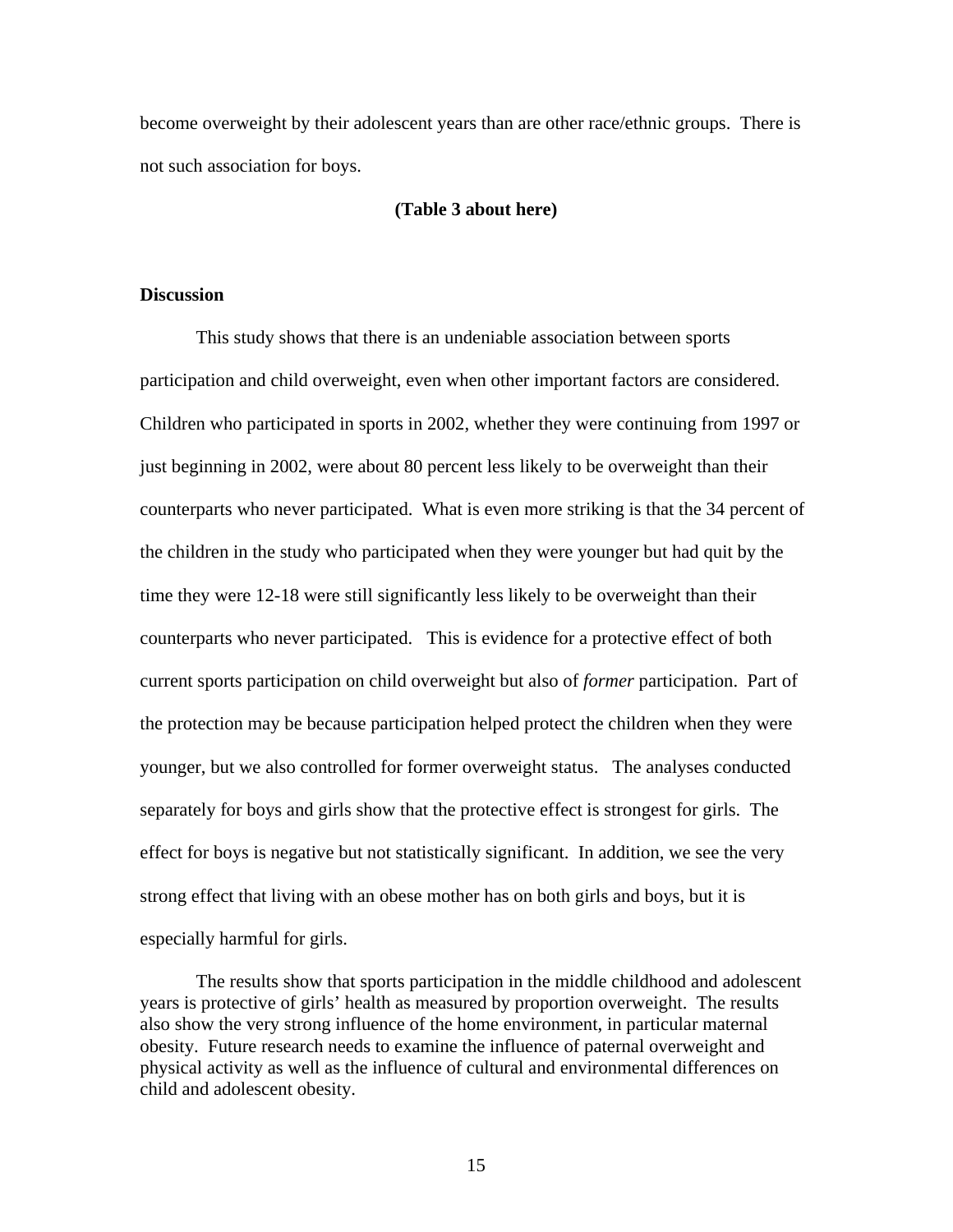### **References**

- Alfano, C. M., Klesges, R. C., Murray, d. M., Beech, B. M., & McClanahan, B. (2002). History of Sport Participation in Relation to Obesity and Related Health Behaviors in Women. *Preventive Medicine, 34,* 82-89.
- Allison, K. R., Dwyer, J. J. M., Goldenberg, E., Fein, A., Yoshida, K. K., & Boutilier, M. (2005, Spring). Male Adolescents' Reasons for Participating in Physical Activity, Barriers to Participation, and Suggestions for Increasing Participation. *Adolescence, 40*(157), 155-170.
- Anderson, R. E., Crespo, C. J., & Bartless, S. J. (1998, March). Relationship of Physical Activity and Television Watching with Body Weight and Level of Fatness Among Children. *Journal of the American Medical Association, 279*(12), 938- 942.
- Crawford, D., Jeffrey RW, & French SA. (1999). Television viewing, physical inactivity and obesity. *International Journal of Obesity, 23,* 437-440.
- Davison, K., & Birch, L. (2001). Childhood overweight: A contextual model and recommendations for future research. *Obesity Reviews, 2,* 1-13.
- Davison, K. K., Cutting, T. M., & Birch, L. L. (2003). Parents' activity-related parenting practices predict girls physical activity. *Medicine & Science in Sports & Exercise.*
- Dietz, W. H., & Gortmaker, S. L. (1985). Do we fatten our children at the television set? Obesity and television viewing in children and adolescents. *Pediatrics, 75*(5), 807-812.
- Eccles, J., & Barber, B. (1999). Student council, volunteering, basketball, or marching band: What kind of extracurricular involvement matters? *Journal of Adolescent Research, 14,* 10-43.
- Goran, M., Reynolds, K., & Lindquist, C. (1999). Role of physical activity in the prevention of obesity in children. *International Journal of Obesity, 23*(Suppl 3), S18-S33.
- Harnack, L. J., Jeffrey, R. W., & Boutelle, K. N. (2000). Temporal trends in energy intake in the United States: An ecologic perspective. *American Journal of Clinical Nutrition, 71,* 1478-1484.
- Hofferth, S., & Sandberg, J. F. (2001). Changes in American children's time, 1981-1997. In S. L. Hofferth & T. J. Owens (Eds.), *Advances in Life Course Research, vol. 6* (pp. 193-229). Oxford, England: Elsevier Science.
- Janz, K. F., Levy, S. M., Burns, T. L., Torner, J. C., Willing, M. C., & Warren, J. J. (2002, December). Fatness, Physical Activity, and Television Viewing in Children during the Adiposity Rebound Period: The Iowa Bone Development Study. *Preventive Medicine, 35*(6), 563-571.
- Jeffrey, R. W., & French, S. A. (1998, February). Epidemic Obesity in the United States: Are Fast Foods and Television Viewing Contributing. *American Journal of Public Health, 88*(2), 277-280.
- Kimm, S. Y., Glynn, N. W., Kriska, A. M., Fitzgerald, S. L., Aaron, D. J., Similo, S. L., et al. (2000). Longitudinal Changes in Physical Activity in a Biracial Cohort During Adolescence. *Medicine & Science in Sports & Exercise, 2*(38), 1445- 1454.